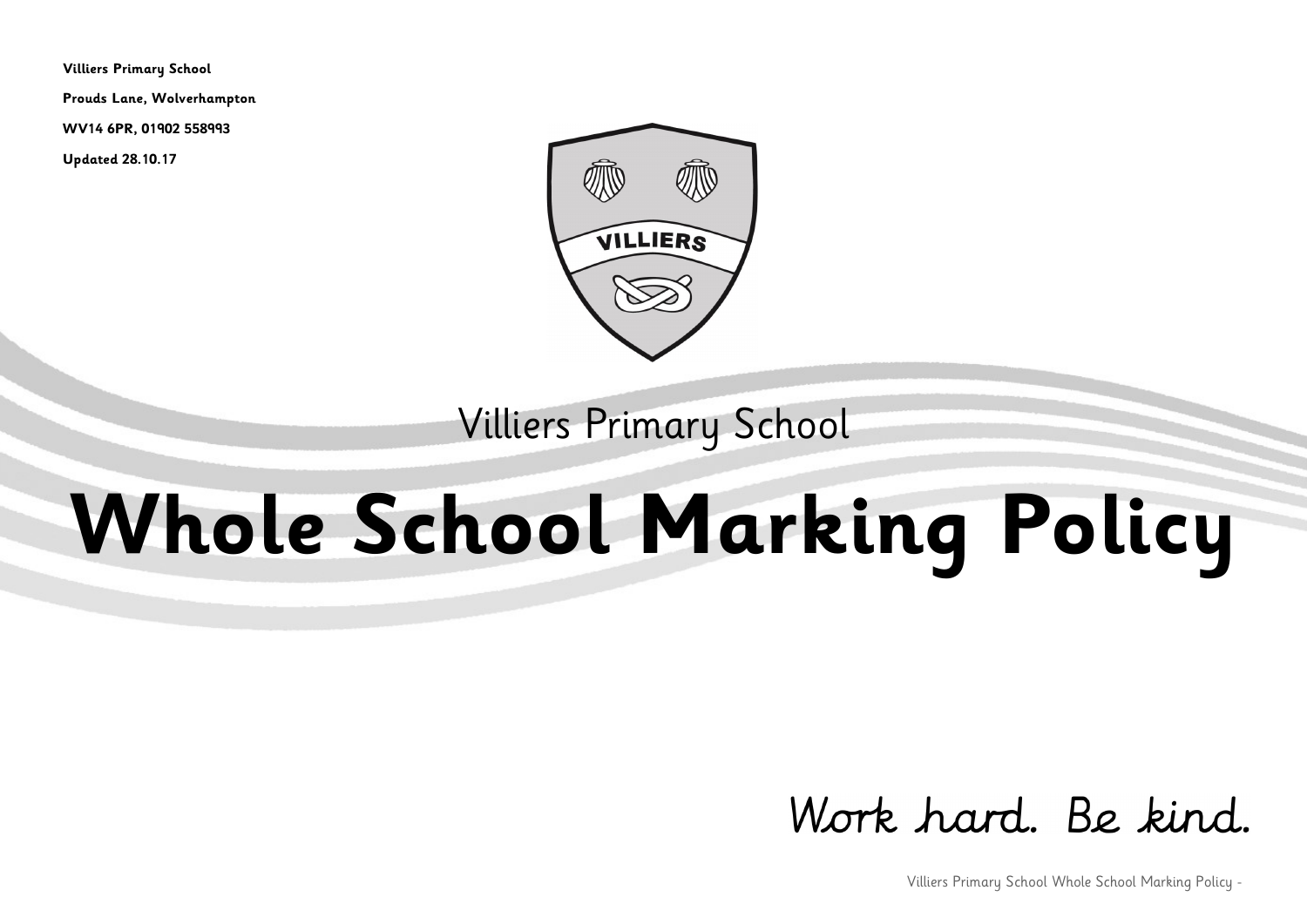## **Contents**

| 3 |
|---|
|   |
|   |
|   |
| 5 |
| 5 |
|   |
|   |

Pg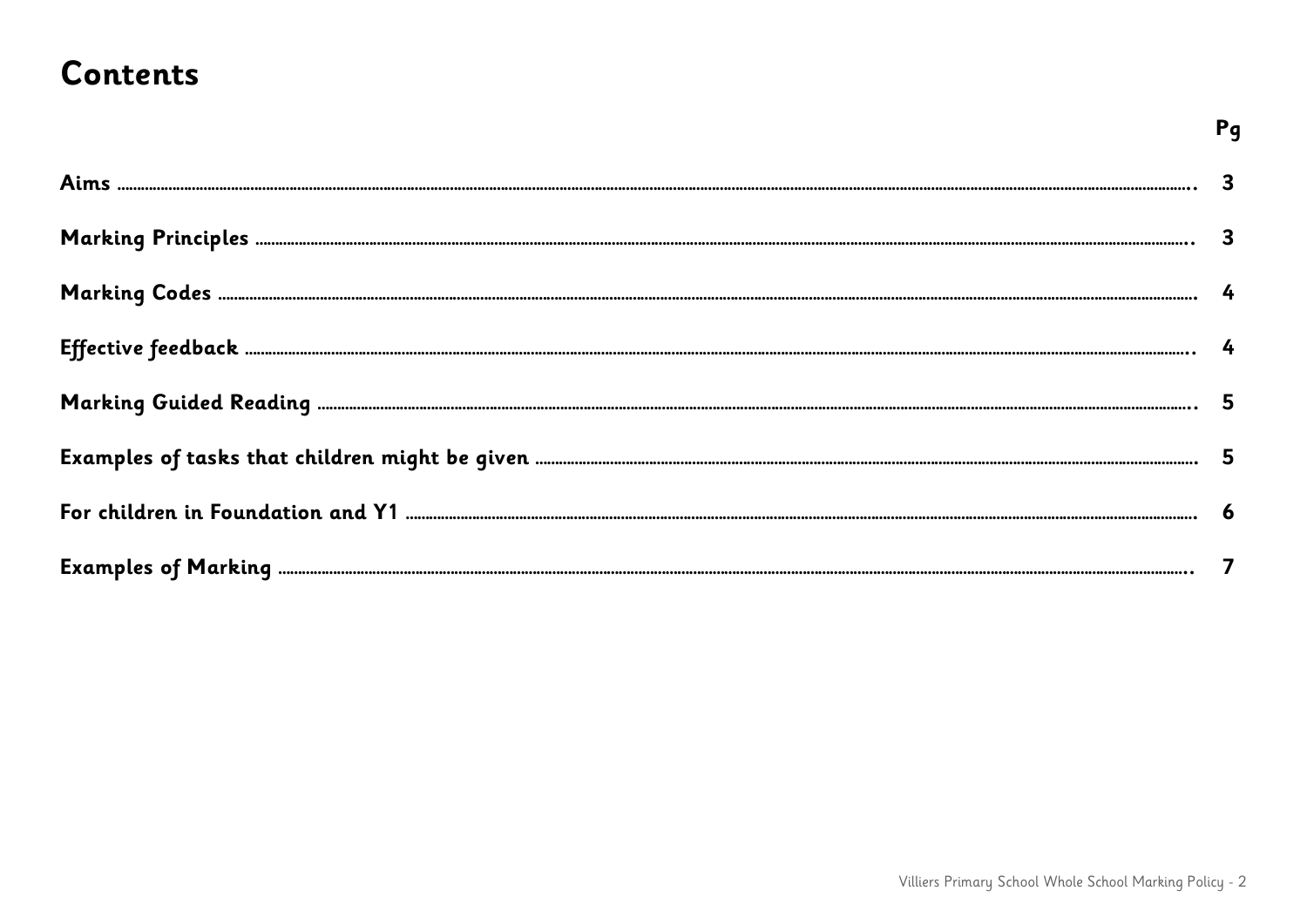We believe marking should provide constructive feedback to every child, focusing on success and improvement against learning objectives and success criteria. Marking should help children to become reflective learners and give them strategies to be able to improve their work and take the next steps in their learning. We aim to provide a system of marking that is consistent and continuous, across each stage within our school, that informs and influences our planning and which enhances children's learning.

#### **Aims**

Effective marking should:

- Give feedback to children, inform them of their achievements and the next steps in their learning
- Relate to learning objectives and success criteria for each lesson
- Give children specific praise for the success of their work, showing it is valued
- Give children clear strategies on how they can improve their work
- Help teachers evaluate teaching and inform future planning and next steps in learning
- Show consistent codes and procedures throughout the school
- Provide a tool for teacher assessment
- Help parents to understand the strengths and areas to develop in their children's work.

## **Marking Principles**

The learning objective with the prefix "Today we will be better at….." and date will be at the top of all pieces of work where appropriate.

Basic marking would include one or some of the following:

- Verbal comments and oral feedback during the lesson
- A very basic level of marking (specific codes after lessons).
- Verbal comments and oral feedback after lessons to indicate the learning that was achieved in previous lessons.
- Highlighting the positive aspects of work in green (or 'double-ticking' in non-core subjects) to show where the learning objective has been met.
- Highlighting aspects of work that could be improved in pink.
- Teachers will take the opportunity to pick up on spellings, grammar, presentation, layout, number formation etc. Where appropriate, spelling of age-related key words should be listed at the bottom of a piece of work in order for children to complete corrections. As appropriate, children use dictionaries to find the correct spelling. Teachers may also ask children to use the spelling contextually in a sentence to show understanding. These should be checked and acknowledged by teachers (using a tick) once completed.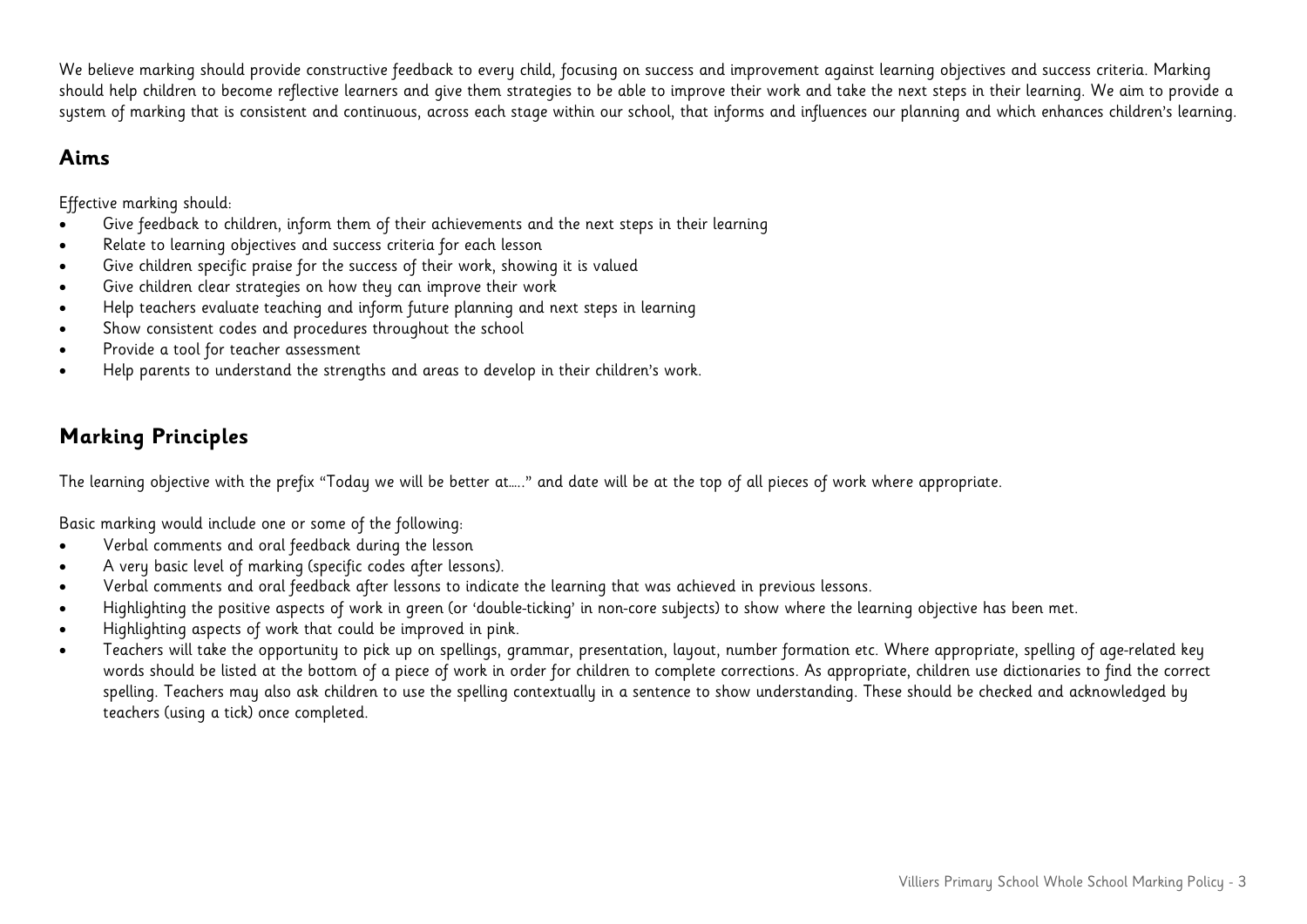#### **Marking Codes**

|    | Independent Work       |          | New Paragraph                                       | <b>EYFS Additional marking codes</b>                |                      |
|----|------------------------|----------|-----------------------------------------------------|-----------------------------------------------------|----------------------|
|    | Supported /Shared Work |          | Punctuation mark incorrect                          | $\mathsf{H}$                                        | Home e.g. WOW sheets |
| G  | Group Work             | $\wedge$ | Missing word                                        | Add link to Capturing the Journey Development band. |                      |
| HP | House Point            | $\sim$   | Doesn't make sense                                  |                                                     |                      |
| Sp | Spelling Mistake       |          | Capital letters missed/incorrect                    |                                                     |                      |
|    | Finger space missing   | VV       | Evidence of objective met in non-<br>core subjects. |                                                     |                      |

### **Effective feedback**

Feedback should be given regularly throughout the lesson and week and should support the children in moving their learning on and developing their understanding of key concepts. Praising children's work is good practice but is not expected as part of the marking comment, as reference to whether a child has achieved an objective is shown within the Learning Ladders.

All Maths questions should be individually marked with red pen to indicate if the answer is correct/ incorrect.

#### G**reen for seen**

Examples to show where children have achieved the success criteria in a piece of work will be highlighted green by the teacher.

#### **Pink for think**

Pink highlighter may be used to highlight something within the day's piece of work that needs to be improved. This should be linked to age-related points for development or at a child's individual targets if they are not working at age related.

Years 2 and 6 should not use pink highlighters from the beginning of the spring term to support moderation.

#### **Next steps**

This is an area for the child to work on to deepen their knowledge if they have understood the learning objective, or strengthen their understanding, if they have not achieved the learning objective. Time should be given at the start of the next lesson for children to read the marking comments and respond to the suggestions by completing the 'next step' task. Children will then use their green "Perfecto Pen" (Pencil in Maths) to write any corrections (if spellings) or improvements based on the next step comments. A 'next step' task must move the learning forward. e.g. up-level a sentence in English or explain the reasoning in Maths.

If a child has misunderstood an element of their work, it is useful to provide a tip or modelled response to help them to then complete their 'next step' task independently. If a child has achieved their learning objective, a 'next step' task will always aim to encourage higher order thinking and may use more advanced Bloom's Taxonomy questioning. Within their marking, more often orally, teachers will provide children with a reason as to why a specific issue has been highlighted. This will aid children in understanding what they need to do to improve their work or why they have made a mistake.

Success criteria should be stuck in books and used for self-assessment. Self assessment should be completed daily and peer assessment once per week. Within lessons, teachers should build in time for reflective sessions with opportunities for children to reflect on success criteria and make improvements to work during the lesson.